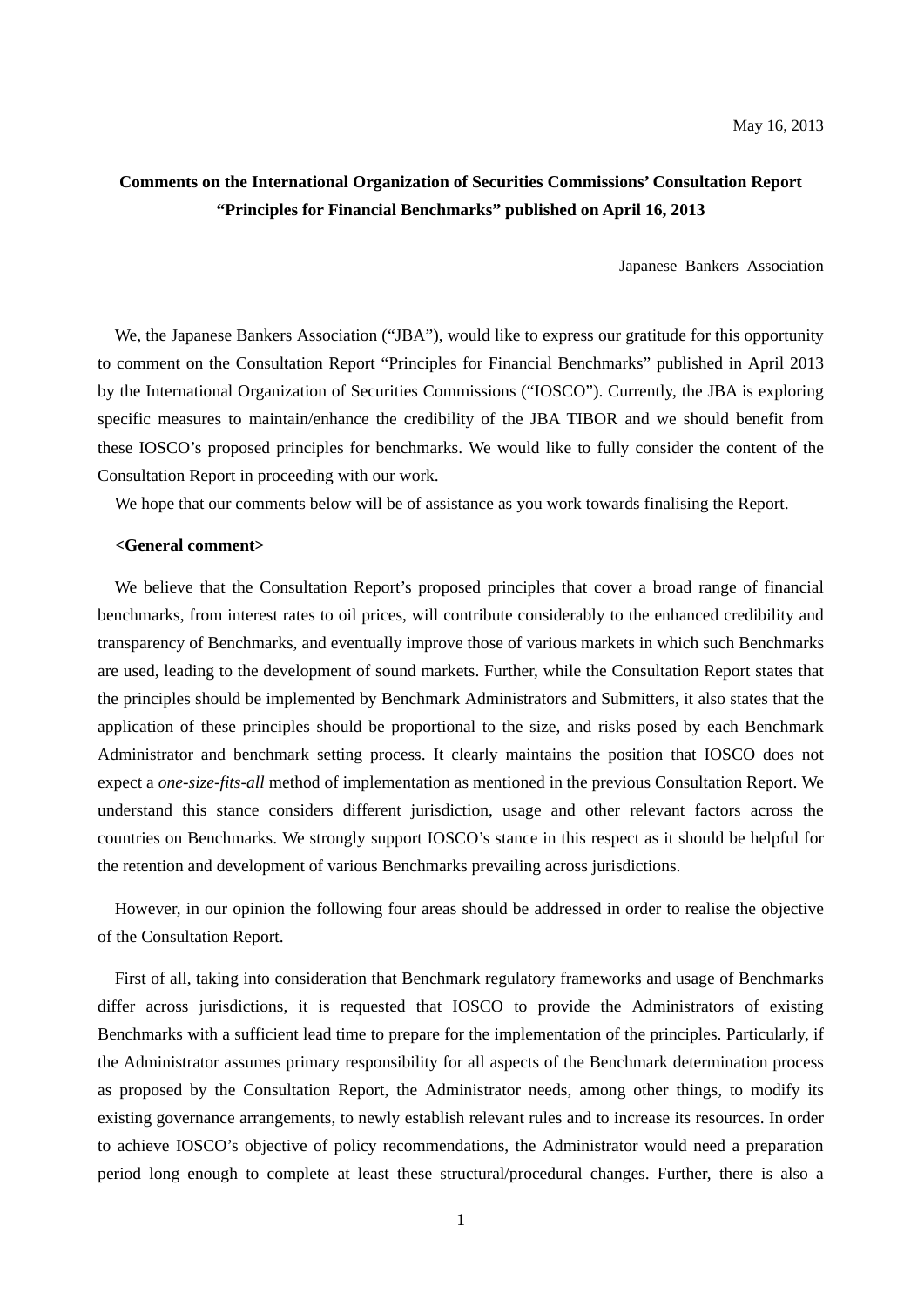possibility that a transition period is required when any Benchmark characteristics become subject to modification. In a case that modification on the nature of a Benchmark is necessary, we need sufficient time to consider its consistency as Benchmark, evaluation on the modification, and notification to Benchmark users.

Secondly, it should be noted that requiring the Administrator to develop guidelines for Submitters, and uniformly requiring all Submitters to comply with such rules without due consideration, may significantly decrease incentives to participate in the Submitter group or to construct new Benchmarks, thereby unintentionally undermine the credibility of Benchmarks and convenience for users.

Thirdly, the Consultation Report stipulates that, except for those obligations to be undertaken by Submitters, the Administrator should be primarily responsible for maintaining/enhancing credible and transparent Benchmarks. Nonetheless, the details and scope of the Administrator's responsibilities should be determined according to the size and risks of Benchmarks on a case-by-case basis.

And finally, the social value of Benchmarks is essentially underpinned by the user's needs and whether to refer a Benchmark is decided at user's responsibility. Therefore, it is important to take into account the user's needs in discussing the criteria to guide the selection of an alternative Benchmark and other matters set out in section "12. Transition".

# **<Specific comments>**

(Q1) (No comment.)

(Q2) We support the proposed additional requirements, provided that the Administrator takes into consideration the Submitter's feasibility and fully discusses with the Submitter when developing Submitter Code of Conduct. Specifics that need to be considered are discussed on a principle-by-principle basis below.

## (Principle 5)

In carrying out the oversight function of the Submitter by the Administrator, as set out in Principle 5 a), the definition of Benchmark and characteristics of the Submitter should be taken into account.

Some Benchmarks, by their definition, require a submitted rate to reflect factors such as the Submitter's market view and credit risk. In such cases, if the Administrator scrutinises and monitors in a uniform manner regardless of the characteristics of a Benchmark, the characteristics of the Benchmark may be impaired, and thereby the consistency of Benchmark may be lost. Further, it should also be noted that excessive scrutiny and monitoring by the Administrator over the rates submitted by Submitters, may lead to a situation where every submitted rates may converge to a specific standardized level.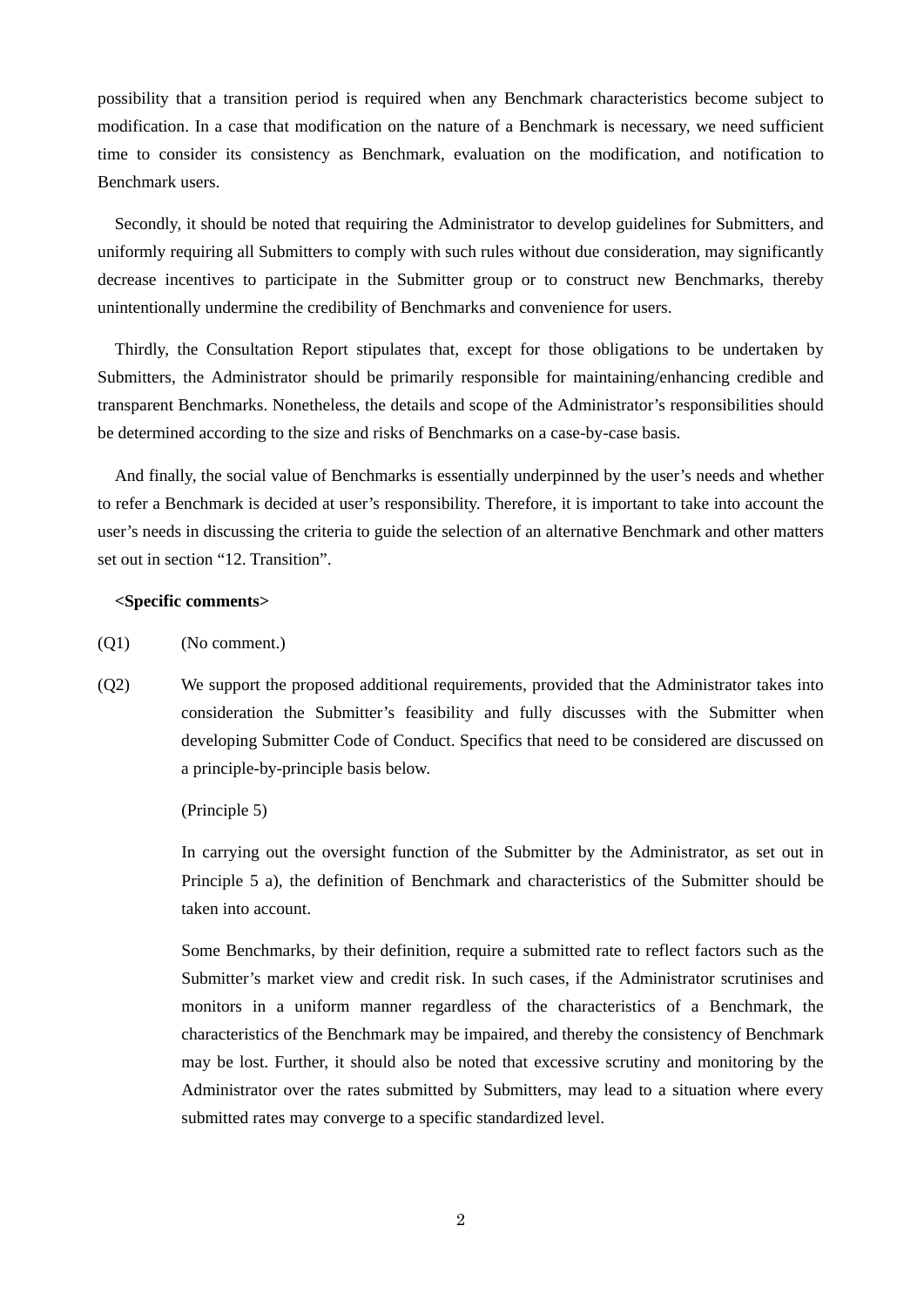#### (Principle 10)

The Consultation Report sets out the additional principle which is applicable where a Benchmark is based on Submissions, requiring the Administrator to clearly establish criteria for including and excluding Submitters. Such criteria should consider any issues arising from the location of the Submitter, if in a different jurisdiction to the Administrator.

In this regard, first, we would like to confirm whether this additional principle to establish such criteria is not intended to limit the submission of rates by those Submitters outside the jurisdiction of the Administrator. Further, we would also like to confirm whether the Submitter should be primarily responsible for addressing any relevant local regulatory issues as it is difficult for the Administrator, if in a different jurisdiction to the Submitter, to understand the national laws and regulations applicable in jurisdictions of respective Submitters.

## (Principle 13)

It should be noted that the effectiveness of the additional principle e) to require the policies to discourage the interim withdrawal of Submitters from surveys or Panels, may be limited depending on regulatory regimes across jurisdictions and/or the authority of Administrators.

Further, the additional principle f) requiring the policies to encourage Submitters to submit all relevant data may be overly broad if requiring "all" relevant data. It is our concern that this may cause an excessive burden on Submitters in retaining data and therefore we expect that Administrators will appropriately define the scope of relevant data to be submitted in the Submitter Code of Conduct.

# (Principle 17)

With regard to the additional principle d) requiring Submitters to retain records on any interaction with the Administrator may be burdensome unless the scope of such records is specifically defined. It is expected that Administrators will appropriately define the scope of such records in the Submitter Code of Conduct in order to avoid an excessive burden on Submitters.

(Q3) We are basically in support of publishing the content of Expert Judgment provided that the content and method for such publication are thoroughly discussed between the Administrator and Submitter and are determined based on the characteristics of each Benchmark in order to ensure effectiveness.

> To our understanding, it is the responsibility of the Submitters to determine, based on their own judgment, whether and to what extent Expert Judgment should be exercised, within the extent permitted under guidelines established by the Administrator in line with the principle